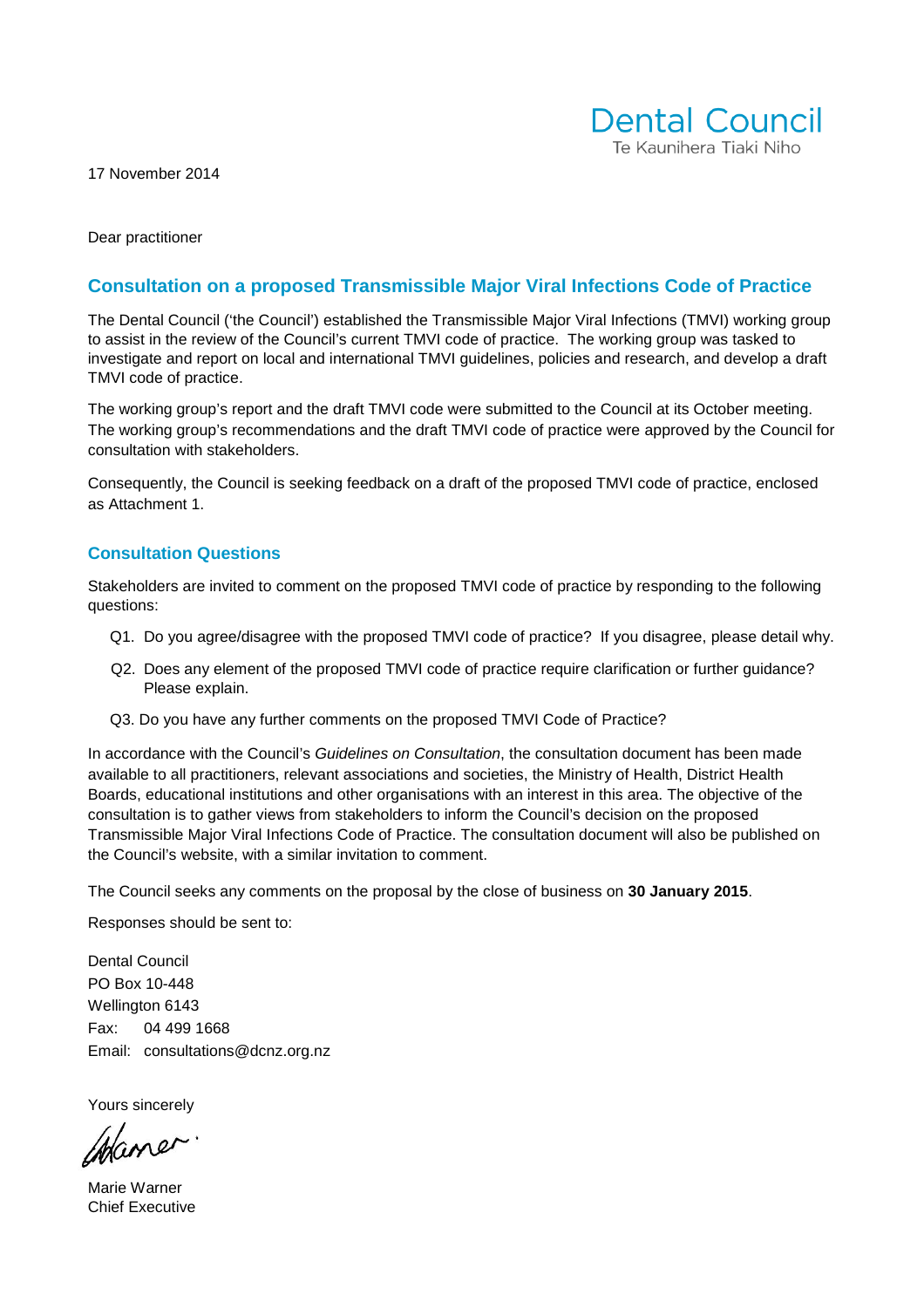## **Consultation Document for the proposed Transmissible Major Viral Infections Code of Practice**

**Issued: 17 November 2014 Submission closing date: 30 January 2015** 

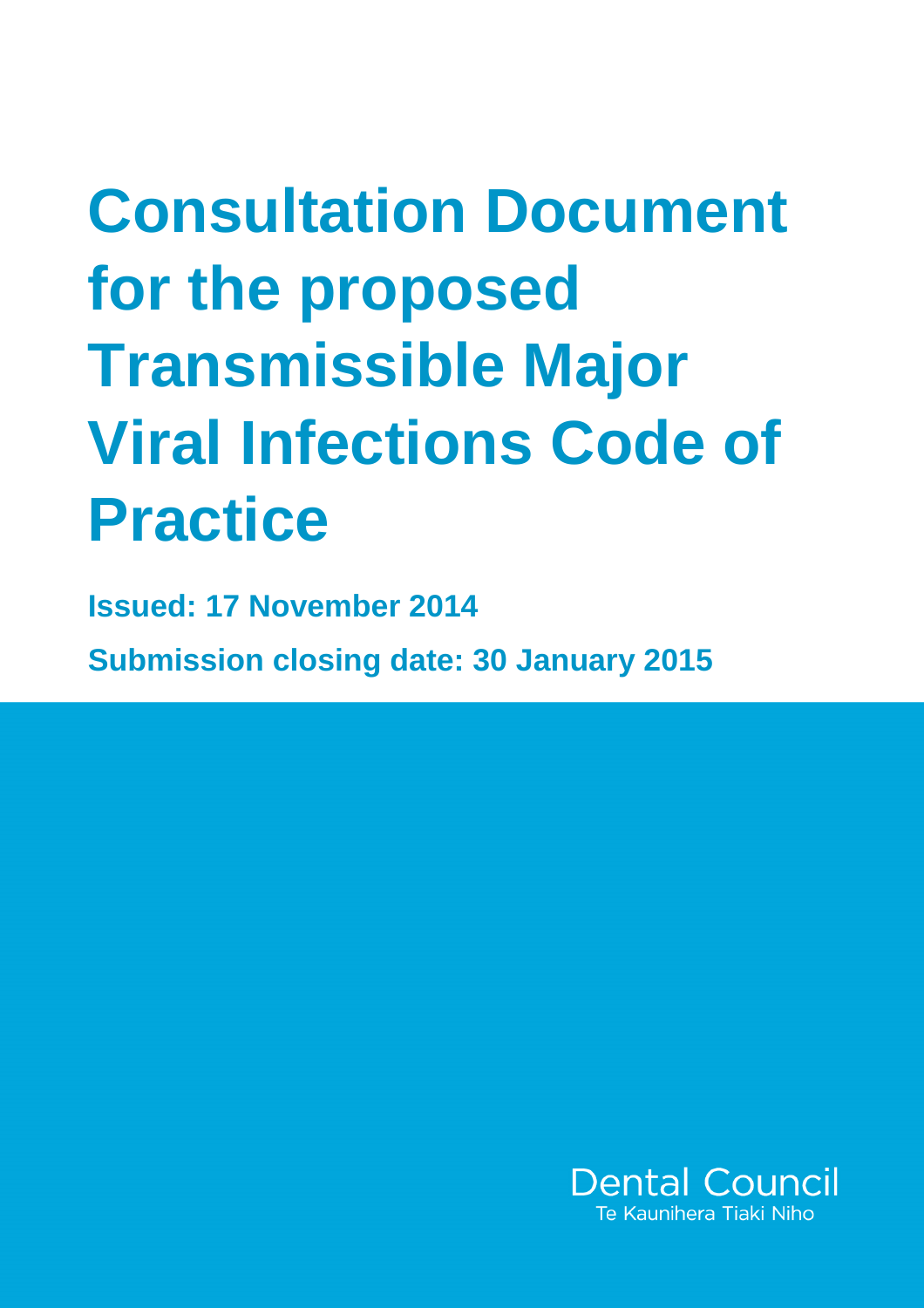## **Proposed Transmissible Major Viral Infections Code of Practice**

## 1.0 Introduction

In March 2014 the Dental Council ('the Council') established the Transmissible Major Viral Infections (TMVI) working group to assist in the review of the Council's current TMVI code of practice. The working group was tasked to investigate and report on local and international TMVI guidelines, policies and research, and develop a draft TMVI code of practice.

The working group comprised of:

- Prof Anita Nolan (Chair), registered Oral Medicine Specialist, Professor of Oral Medicine, Head of Oral Health at AUT University. Anita is also a member of the Council's Standards Review Committee.
- Dr Kim Gear registered Oral Medicine Specialist and General Dentist, practising in Auckland.
- Dr Arlo Upton registered with Medical Council of New Zealand (MCNZ) with vocational scope of practice in Internal Medicine (infectious diseases) and Pathology (clinical microbiology), Clinical Microbiologist - Labtests Auckland and employed by Counties Manukau District Health Board for viral hepatitis clinic.

The working group reviewed local and international policy documents used in the initial work stream investigations related to the TMVI code of practice, along with additional relevant literature, and held discussions with the Medical Council of New Zealand related to their TMVI guidelines review.

The documents reviewed by the working group are listed in the References section of the draft TMVI code of practice.

The working group's report and the draft TMVI code of practice were considered by the Council at its October meeting. The working group's recommendations and the draft TMVI code of practice were approved by the Council for consultation with stakeholders.

Consequently, the Council is seeking feedback on a draft of the proposed TMVI code of practice from stakeholders.

## 2.0 Purpose of the TMVI code of practice

The primary purpose of the proposed TMVI code of practice is to clearly communicate standards and processes to prevent transmission of hepatitis B (HBV), hepatitis C (HCV) and human immunodeficiency virus (HIV) from practitioner to patient only, with the principal aim of protecting patients.

Standards related to preventing transmission of infection (including TMVIs) among all individuals in the clinical environment can be found in The Dental Council Control of Cross Infection in Dental Practice code of practice.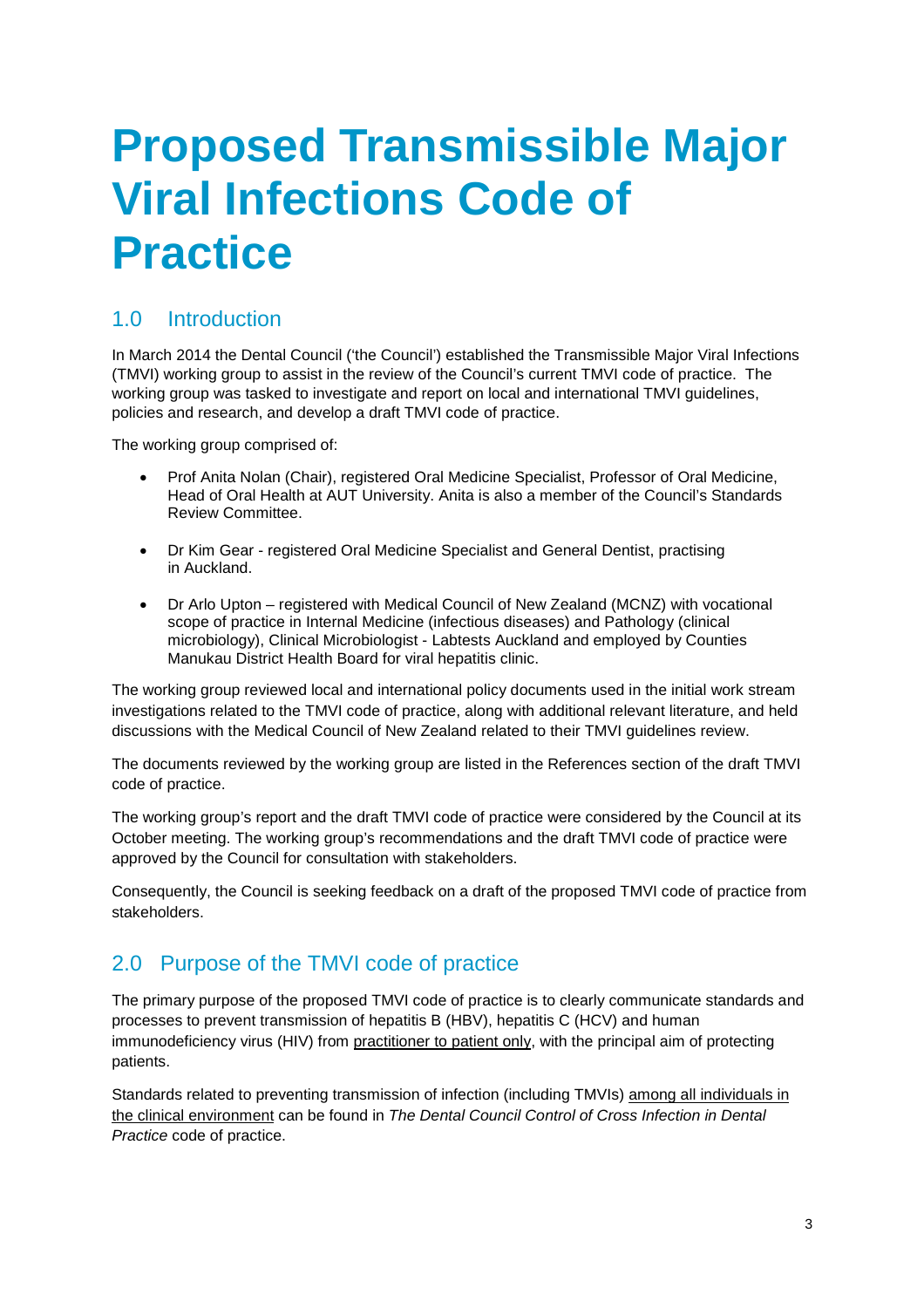This clear separation of the two standards is consistent with the approach taken in reviewed local and international TMVI guidelines and policies.

#### 2.1 Who the TMVI code of practice applies to

The proposed TMVI code of practice will apply to all registered oral health practitioners: dentists, dental specialists, dental therapists, dental hygienists and orthodontic auxiliaries, dental technicians, and clinical dental technicians.

Several recommendations are proposed within the TMVI code of practice related to students and nonregistered staff. The Council recognises that neither students nor non-registered staff are regulated under the Health Practitioners Competence Assurance Act 2003 ('the Act'), and compliance by these groups cannot be monitored.

However, these recommendations communicate the Council's expectation that these groups' practice should align with the TMVI standards for registered oral health practitioners, for the protection of the health and safety of patients.

#### 3.0 Summary of principal changes within the revised TMVI code of practice

The interpretation of the requirements in the proposed TMVI code is as follows:

- Must A requirement expressed as "must" is a minimum standard that all oral health practitioners must adhere to and comply with.
- Should A requirement expressed as "should" is a strong recommendation, but compliance will not be monitored.

#### 3.1 Exposure–prone procedures

Transmission of TMVI's from practitioner to patient is at greatest risk of occurring when exposure – prone procedures (EPPs) are performed by an infected practitioner. EPPs present a risk of injury to the practitioner's hands that may result in the exposure of the patient's tissues to the blood of the practitioner.

The majority of procedures performed by oral health practitioners are exposure-prone procedures.

The following definition of an exposure –prone procedures (EPP) is proposed in the draft TMVI code of practice, as standard 4.1:

"The simultaneous presence of a health-care provider's hands and a needle or other sharp instrument or object (e.g. bone spicule or tooth), in a poorly visualised or highly confined anatomic site, including the mouth"

This definition is consistent with the definition of an EPP from local and international sources reviewed.

#### 3.2HBV Vaccination

Immunisation is a key means of protection against HBV.

The proposed TMVI code of practice recommends that oral health practitioners, non-registered staff and students be vaccinated for HBV if not already immune and not infected, and be re-tested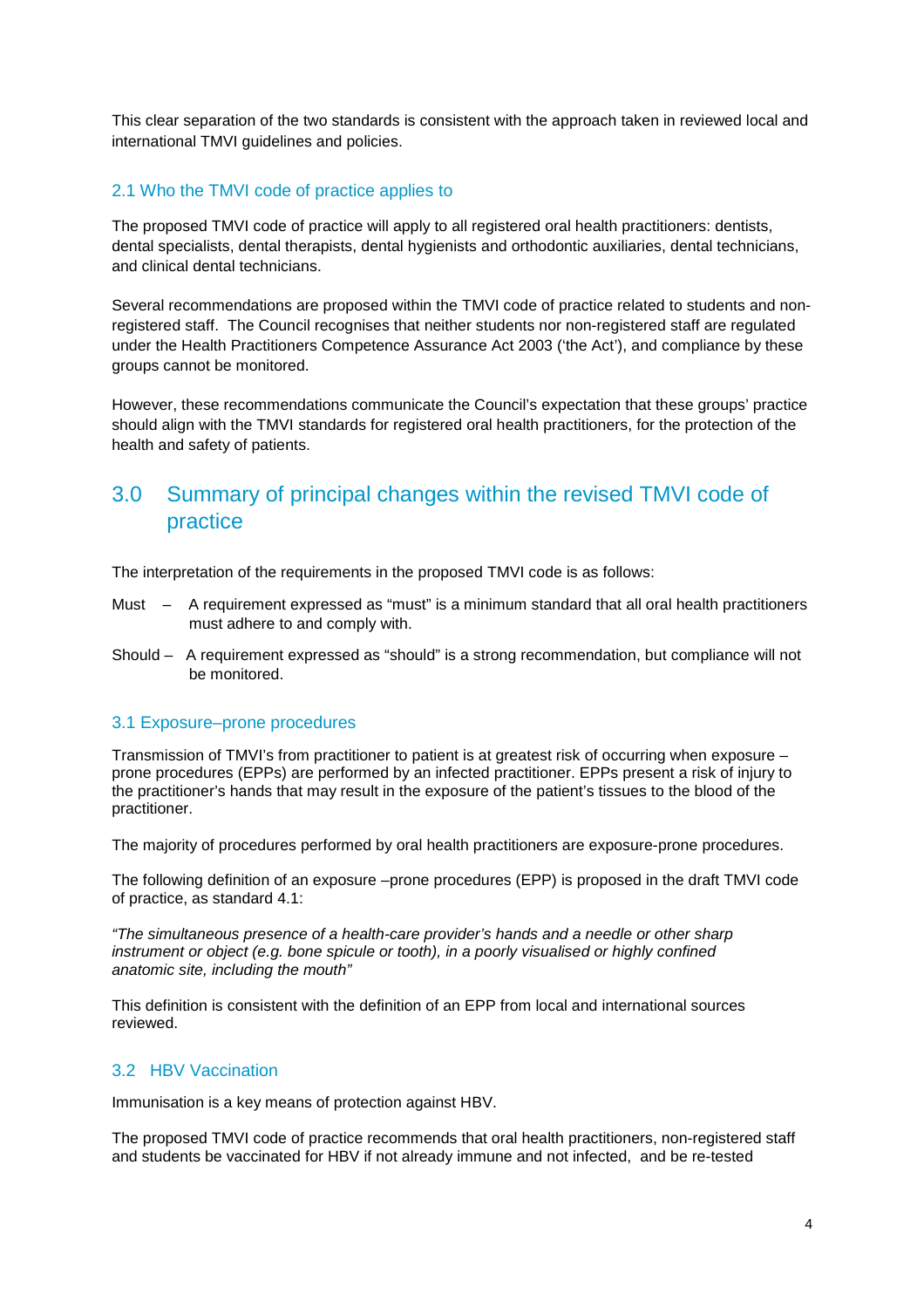following vaccination to confirm immunity. Documented evidence of immunity to HBV is recommended for oral health practitioners.

Although HBV vaccination primarily protects the recipient against HBV infection, it decreases the likelihood of transmission of HBV to patients by reducing the incidence of HBV infection among practitioners, thus protecting the public.

For non–registered staff this recommendation is primarily for their own protection.

#### 3.3 HBV, HCV and HIV testing requirements

Key to preventing the transmission of a TMVI from a practitioner to a patient is the practitioner knowing their status in relation to HBV, HCV and HIV.

A summary of the proposed requirements for oral health practitioners related to HBV, HCV and HIV testing, follows:

#### Registration applicants

It is proposed that all oral health practitioner registration applicants **must:**

- seek testing to determine their serological status in relation to HCV and HIV; and
- supply evidence of immunity to HBV or undergo testing to determine serological status in relation to HBV.

It is further recommended that the above testing first occurs before prospective oral health practitioners commence any Council-accredited programme of study; in the interests of public safety and in fairness to infected student practitioners whose status may affect their ability to register and practise in the future.

#### Registered oral health practitioners

Registered oral health practitioners who know they are not infected with HBV, HCV or HIV:

• the proposed TMVI code of practice does not require testing unless the practitioner may have been exposed to HBV,HCV or HIV through personal risk behaviour, non-occupational exposure to blood products or occupational accidents (eg contaminated sharps injury).

In the event of exposure to HBV, HCV or HIV, oral health practitioners:

- must seek testing to determine their serological status; and
- should seek medical advice regarding appropriate exposure–prone prophylaxis following exposure (a table of post-exposure prophylactic regimes is provided within the proposed TMVI code of practice), and follow-up requirements.

If a positive test result (as the indicator of infection), is received for HBV, HCV or HIV the practitioner **must**:

- stop performing exposure-prone procedures (EPPs) immediately and not recommence performing EPPs until permitted by the Council; and
- promptly advise the Registrar of the Council; and
- consult a medical practitioner for determination of further tests and referral to a specialist medical practitioner/s for ongoing care; and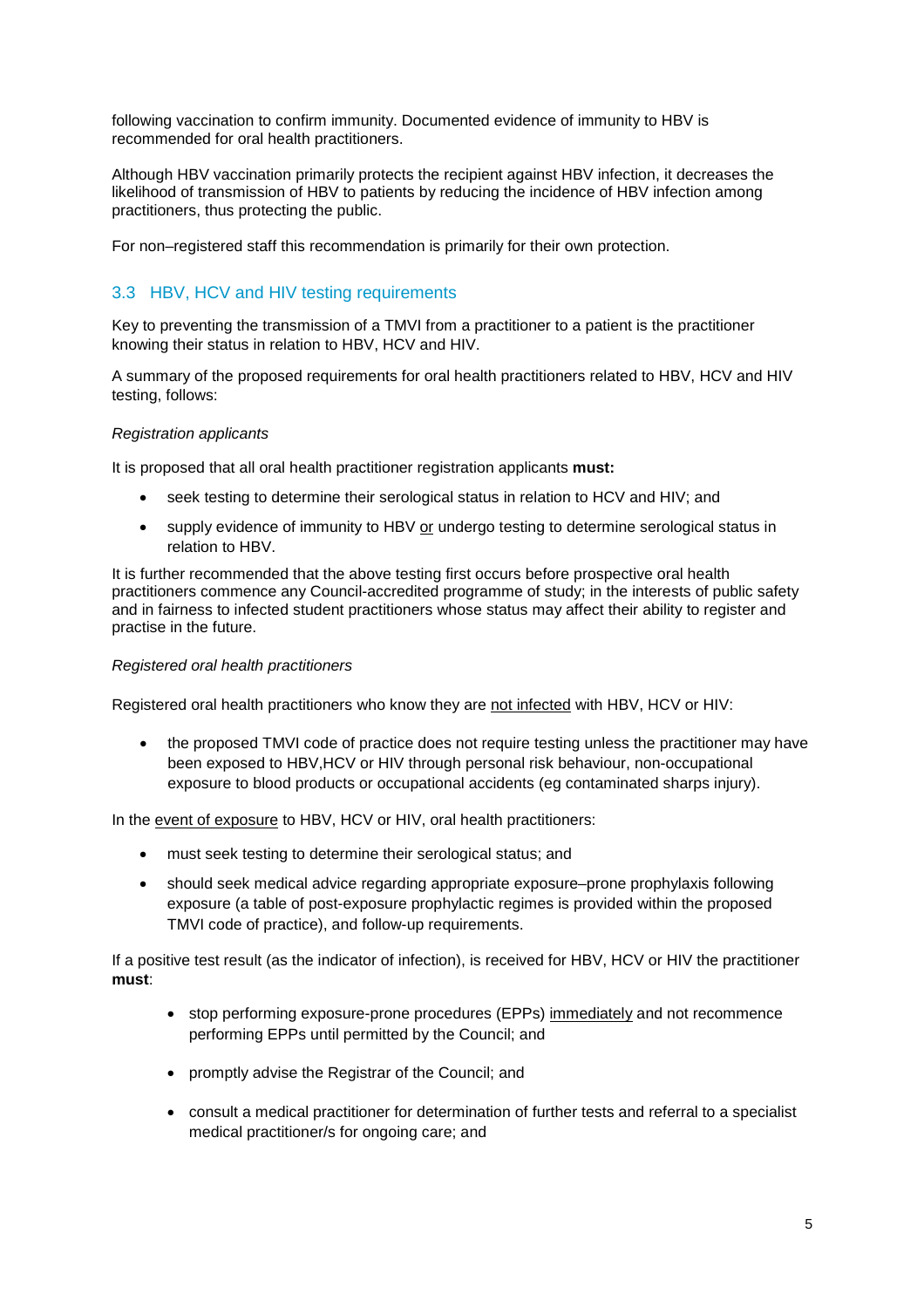- undergo further testing to confirm infection and determine viral load, as the measure of infectivity; and
- submit results of further tests and related medical reports to the Registrar of the Council.

This required practitioner response is summarised as a flow diagram and provided as Appendix A to the proposed TMVI code of practice.

The proposed TMVI code of practice defines a positive test result and details further testing requirements to confirm infection and determine viral load (as the indicator of the level of infectivity).

#### 3.4 Care of the infected practitioner

The proposed TMVI code of practice states that an infected oral health practitioner should be under the regular care of a specialist medical practitioner/s, such as a specialist infectious diseases physician, specialist gastroenterologist or hepatologist, or similar, for ongoing care.

#### 3.5 TMVI panel

The Council is proposing to establish a TMVI panel of subject-matter experts to review individual cases of TMVI infected practitioners, make recommendations to the Council regarding any proposed limitations on practice, if required, and provide oversight of the practitioner's case.

The TMVI panel would provide the expertise required to consider the complexities of infected practitioner cases and reliably judge the most appropriate medical management and limitations on practice (if any) for recommendation to the Council. This would ensure a consistent approach to the interpretation of standards and the management of infected practitioner cases.

It is proposed that the TMVI panel and the infected practitioner's specialist medical practitioner work collaboratively to support and rehabilitate the infected practitioner. A major benefit of this collaborative approach is that the Council would be able to rely on the judgment and oversight of both the specialist practitioner/s and the members of the TMVI panel in the management of a TMVI infected practitioner.

The principle of a TMVI expert-panel to oversee practitioner cases and advise the regulatory body on proposed limitations to the infected practitioner's practice is consistent with reviewed local and international TMVI guidelines and policies.

#### 3.6 Notification obligations to the Council and limitations and conditions on practice

A registered health practitioner and an employer of an oral health practitioner have a legal obligation under the Act to notify the Council of any doubts about a practitioner's fitness to practise and if the practitioner may be unable to perform the functions required of their profession.

In the proposed TMVI code of practice a practitioner with a positive test result for HBV, HBC and HIV must immediately stop performing EPPs, notify the Registrar of the Council and can only recommence performing EPPs following the Council's permission.

The Council could impose limitations or conditions on practice, if necessary, following consideration of the TMVI panel recommendations.

Factors to be considered by the TMVI panel in determining the necessity and nature of proposed limitations or conditions on practice are listed within the proposed TMVI code of practice, along with proposed viral load levels that the TMVI panel may consider safe for a practitioner to perform EPP's.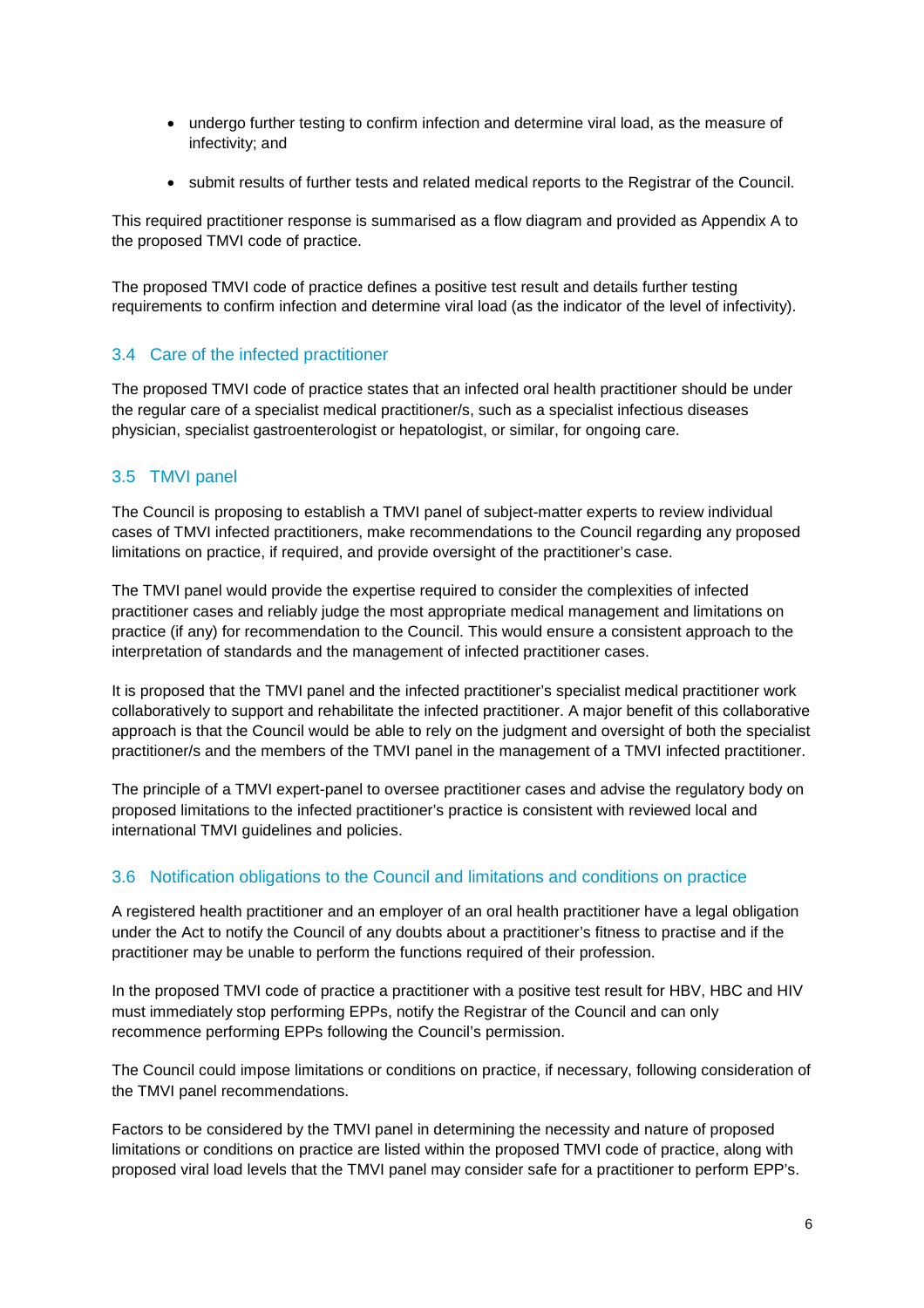#### 3.7 Notification obligations of infected status to patients

There is no requirement for oral health practitioners to inform patients of their HBV, HCV or HIV status. An oral health practitioner, like any other person, has the right to privacy and confidentiality where there is no risk to the public.

However, an oral health practitioner must inform a patient of his/her (the practitioner's) infected status subsequent to an injury while performing EPPs, if advised to do so by the TMVI panel.

## 4.0 Consultation Questions

Stakeholders are invited to comment on the proposed TMVI code of practice by responding to the following questions:

- Q1. Do you agree/disagree with the proposed TMVI code of practice? If you disagree, please detail why.
- Q2. Does any element of the proposed TMVI code of practice require clarification or further guidance? Please explain.
- Q3. Do you have any further comments on the proposed TMVI code of practice?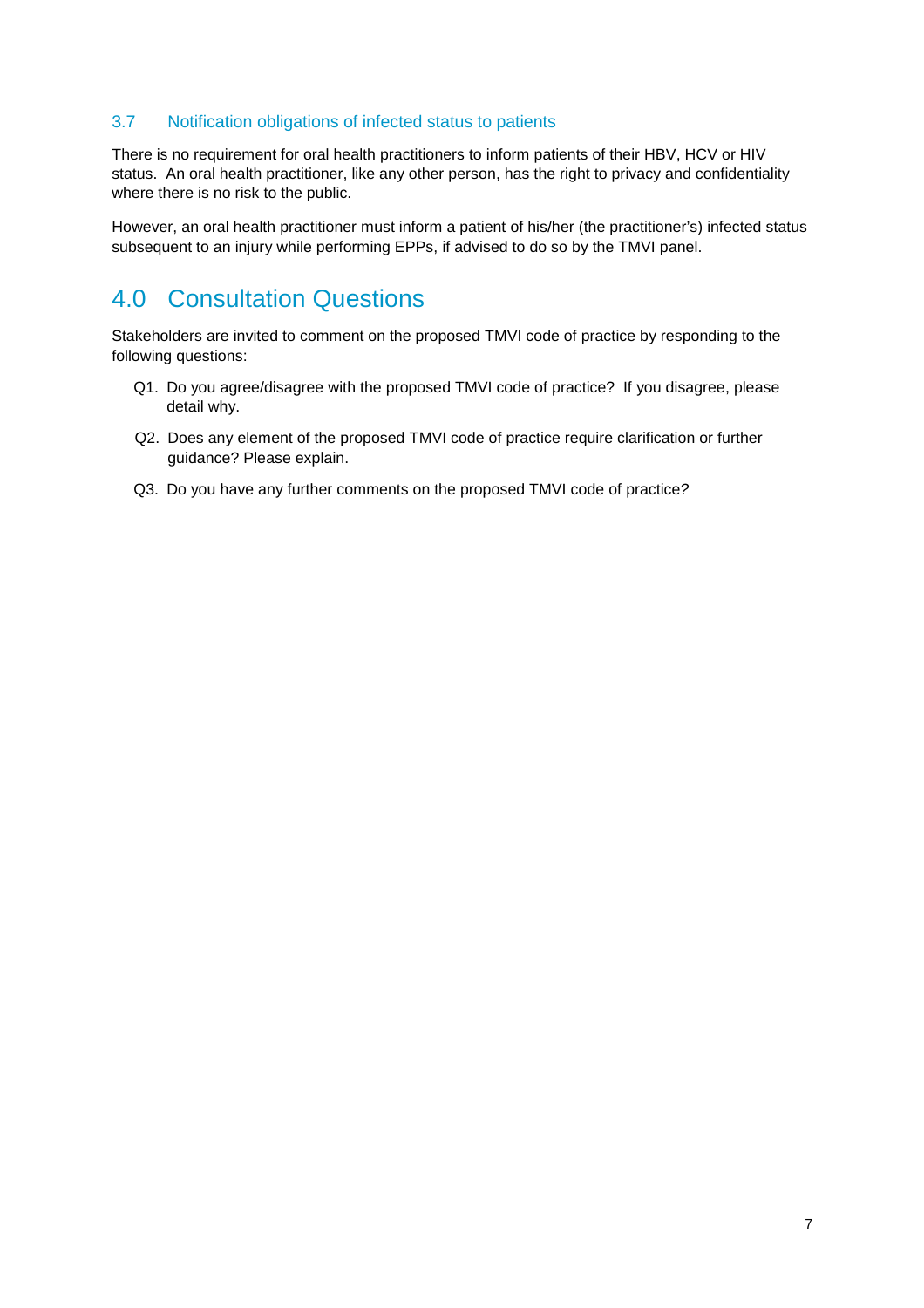**Attachment 1**

# **DRAFT Transmissible Major Viral Infections Code of Practice**

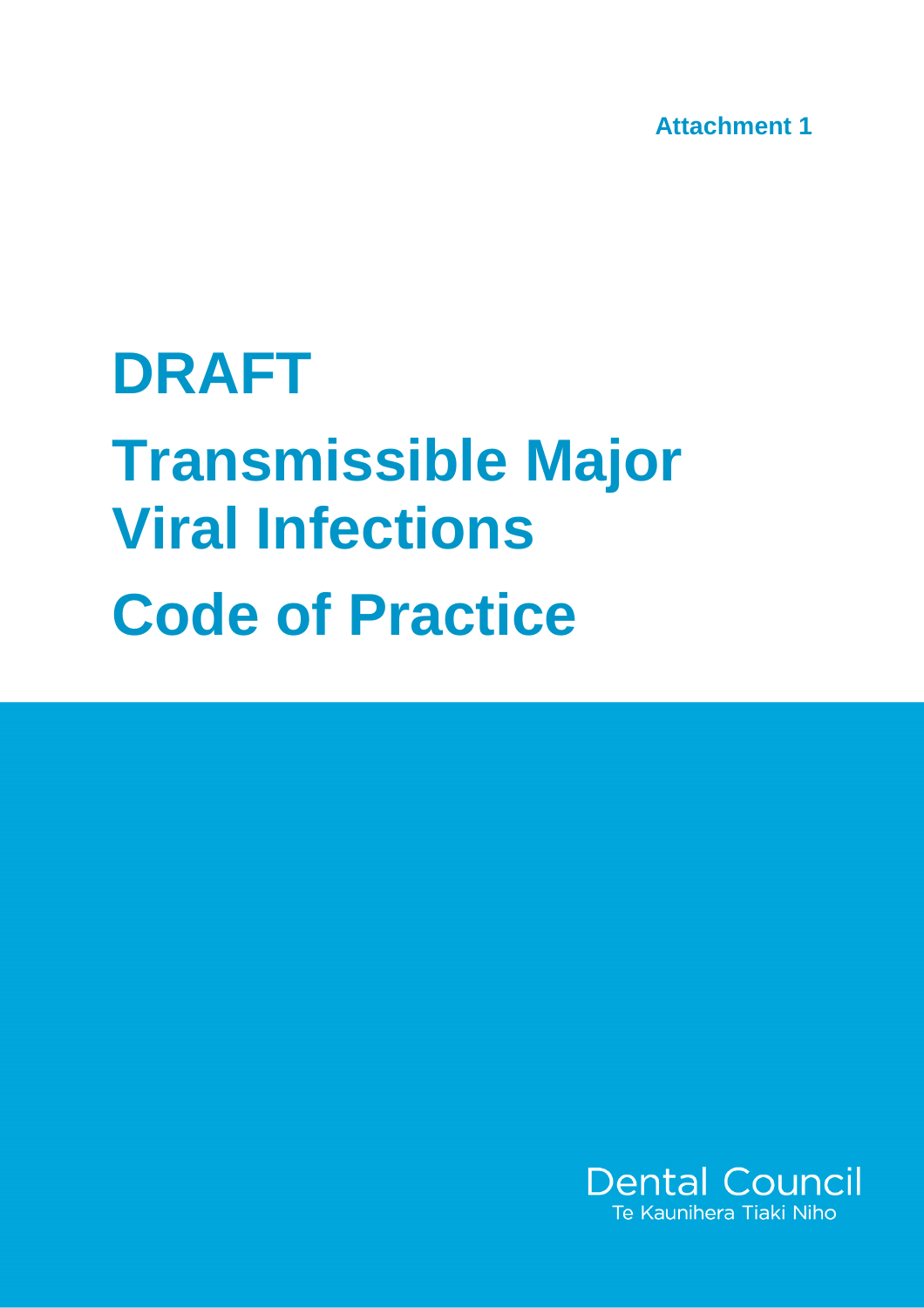## Contents

| Appendix A: The required practitioner response following positive test results for HBV, HCV and HIV17 |
|-------------------------------------------------------------------------------------------------------|
|                                                                                                       |
|                                                                                                       |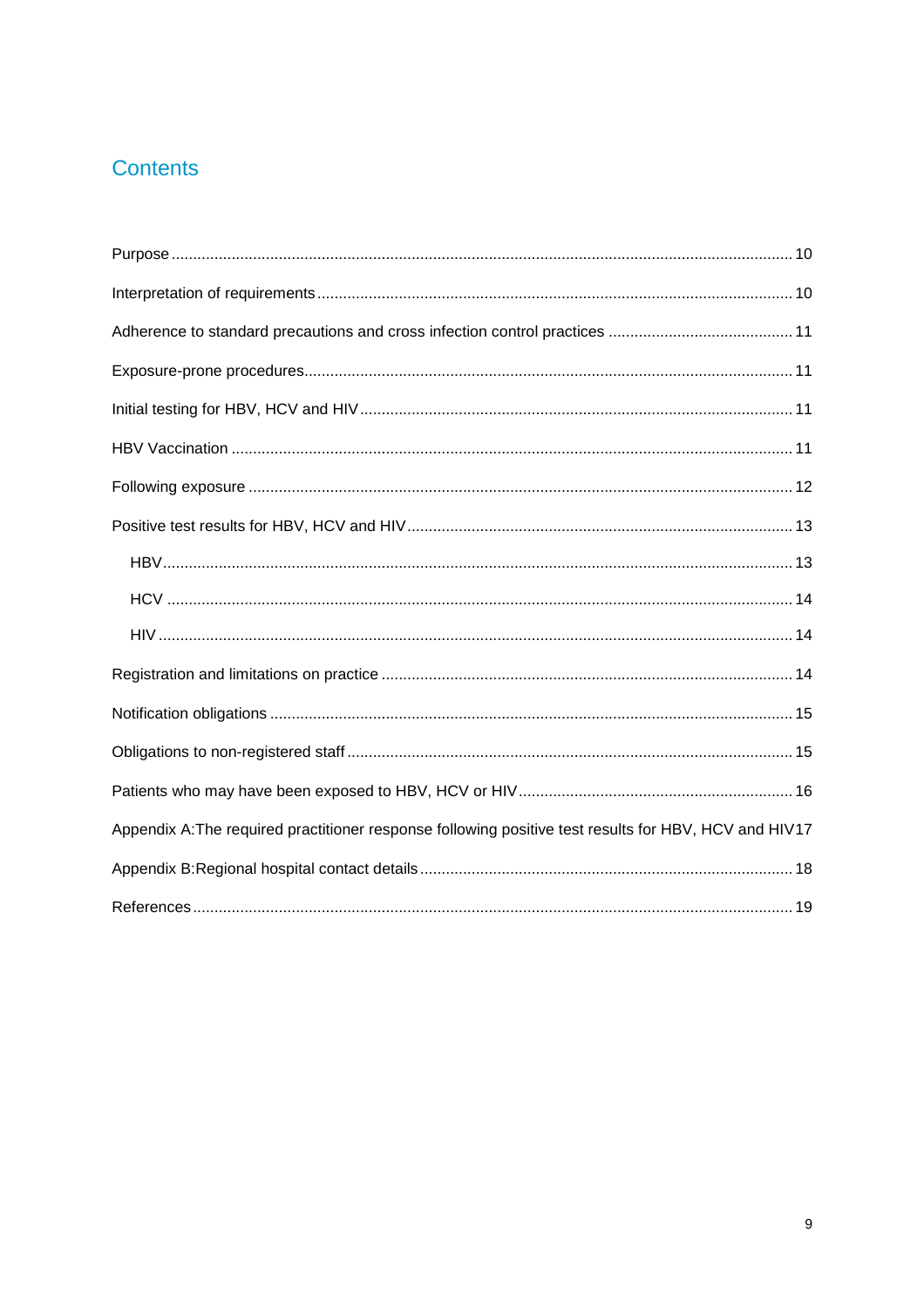#### **1. Purpose**

- 1.1 Registered oral health practitioners have a responsibility to put their patients' interests first, and to protect those interests by practising safely and providing good care. A key element of safe practice is preventing transmission of hepatitis B virus (HBV), hepatitis C virus (HCV) and human immunodeficiency virus (HIV) to patients.
- 1.2 HBV, HCV and HIV can be collectively termed 'Transmissible Major Viral Infections' (TMVIs).
- 1.3 The purpose of the Transmissible Major Viral Infections Code of Practice (the code) is to set minimum standards for registered oral health practitioners to ensure the transmission of TMVIs is prevented, specifically from practitioner to patient.
- 1.4 The code applies to dentists, dental specialists, dental hygienists, dental therapists, clinical dental technicians, dental technicians and orthodontic auxiliaries.
- 1.5 The greatest risk of transmission of TMVIs to patients within oral health practice occurs when an infected practitioner performs exposure-prone procedures.
- 1.6 The Code of Health and Disability Services Consumers' Rights provides that every consumer has the right to have services provided with reasonable care and skill (Right 4(1)) and that comply with legal, professional, ethical, and other relevant standards (Right 4(2)).
- 1.7 The Dental Council ('the Council') believes that these standards best ensure a balance between safeguarding the public, and the rights and interests of oral health practitioners.
- 1.8 Patients with HBV, HCV or HIV **must** not be refused care because of their infection or seropositive status unless other appropriate arrangements are made by the oral health practitioner for the care of that individual.

## **2. Interpretation of requirements**

- **Must**  A requirement expressed as "must" is a minimum standard that all oral health practitioners must adhere to and comply with.
- **Should** A requirement expressed as "should" is a strong recommendation, but compliance will not be monitored.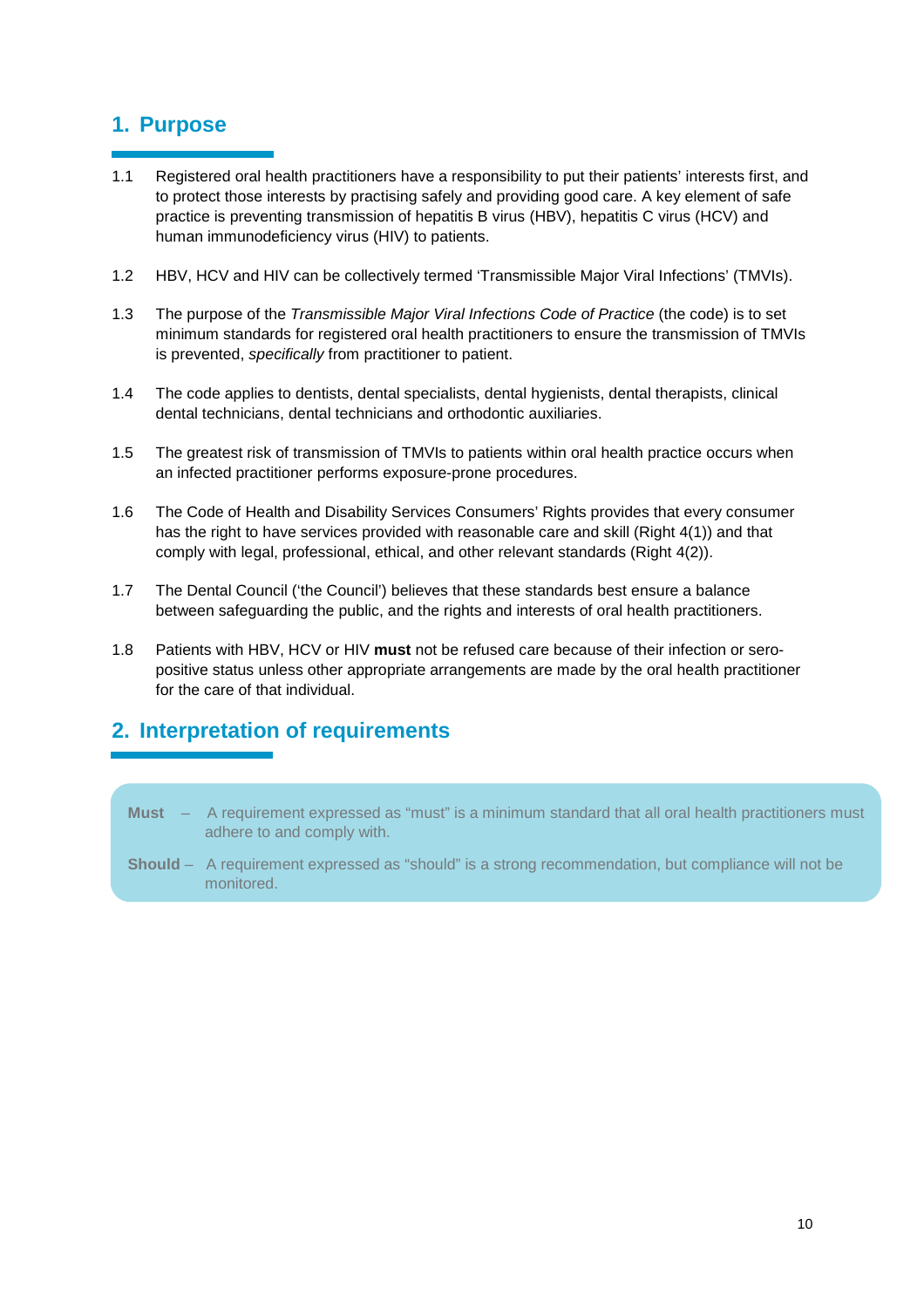## **3. Adherence to standard precautions and cross infection control practices**

- 3.1 The available medical and scientific literature shows that the most effective means of preventing HBV, HCV and HIV transmission in health care settings is by strict adherence to standard precautions and established cross infection control practices, including the appropriate use of barrier precautions and the safe handling of sharp instruments. Standard precautions decrease the opportunity of direct exposure to blood and body fluids for both practitioners and patients.
- 3.2 The Dental Council Control of Cross Infection in Dental Practice Code of Practice sets out standard precautions and cross infection control practices to prevent infection (including TMVI's) among all individuals in the clinical environment; while the TMVI code sets out the minimum standards to prevent transmission of TMVI's from a practitioner to a patient.

#### **4. Exposure-prone procedures**

4.1 Exposure–prone procedures (EPPs) can be defined as:

 The simultaneous presence of a health-care provider's hands and a needle or other sharp instrument or object (e.g. bone spicule or tooth), in a poorly visualised or highly confined anatomic site, including the mouth.

4.2 EPPs present a risk of injury to the health care provider's hands that may result in the exposure of the patient's tissues to the blood of the health care provider.

## **5. Initial testing for HBV, HCV and HIV**

- 5.1 All oral health practitioner registration applicants **must** seek testing to determine their serological status in relation to HCV and HIV. Registration applicants **must also** either supply: evidence of immunity to HBV; or undergo testing to determine serological status in relation to HBV.
- 5.2 It is **strongly recommended** that this testing first occurs before prospective oral health practitioners commence any Council-accredited programme of study, particularly those programmes during which exposure prone procedures are performed routinely.
- 5.3 This recommendation is made in the interests of both student and public safety. Infection with these viruses may affect a practitioner's ability to register and practise in the future.
- 5.4 Testing for HBV, HCV and HIV infection at regular intervals is not required, unless prescribed by a medical practitioner.

## **6. HBV Vaccination**

- 6.1 Immunisation is a key means of protection against HBV.
- 6.2 All oral health practitioners **should** be vaccinated for HBV if testing confirms they are not already immune and not infected; and re-tested to confirm immunity following vaccination.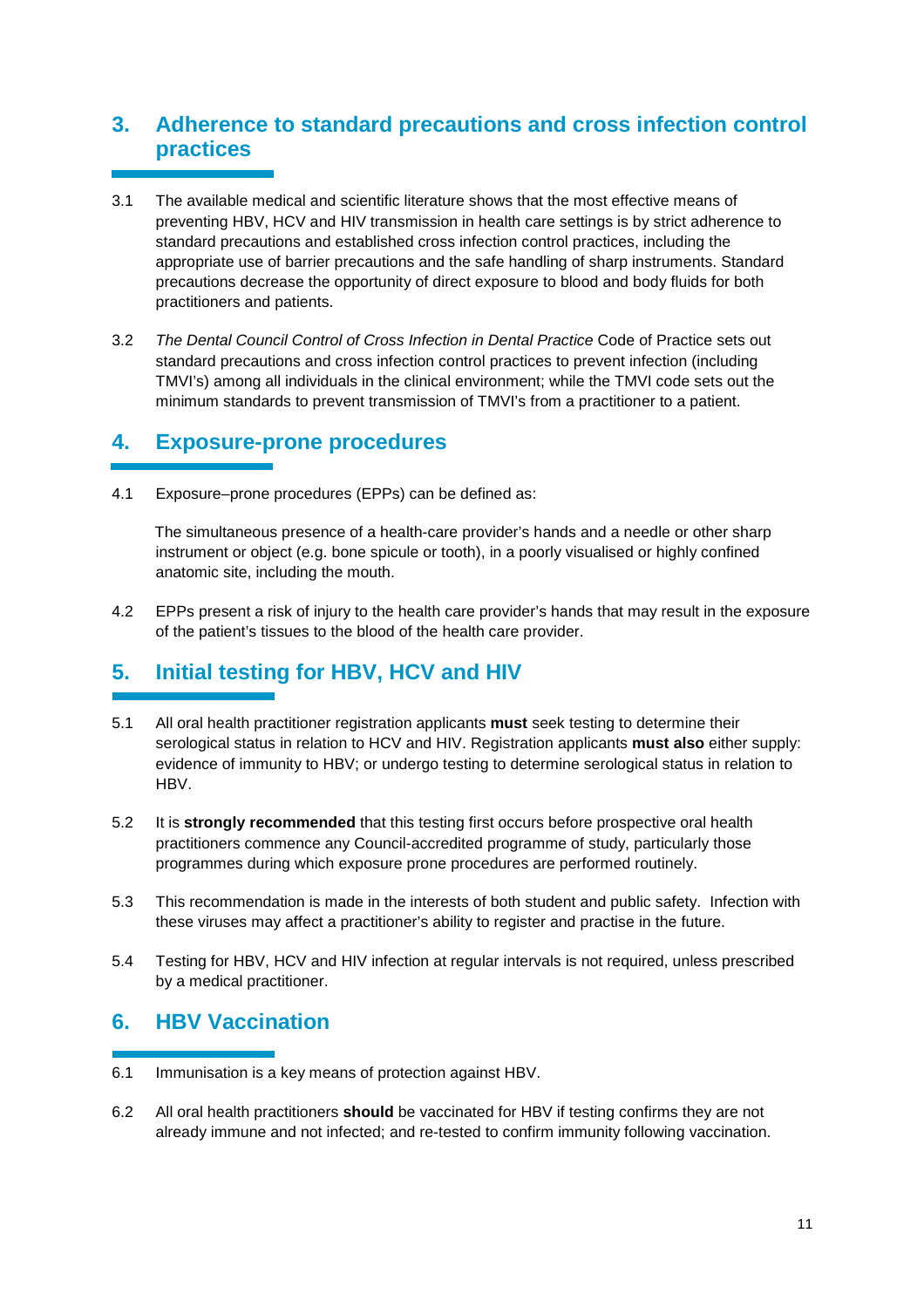- 6.3 Evidence of immunity to HBV infection is demonstrated by the presence of antibodies to the HBV surface antigen (Anti-HBs) and absence of the HBV surface antigen (HBsAg).
- 6.4 All oral health practitioners **should** have documented evidence of their immunity to HBV infection, i.e. a documented antibody level of >10IU/L at some point after infection and/or vaccination.
- 6.5 Once immunity to HBV is established, re-testing is only required in the event of an exposure to HBV through personal risk behaviour, non-occupational exposure to blood products or occupational accidents (e.g. contaminated sharps injury).
- 6.6 If vaccination does not successfully establish immunity, oral health practitioners **should be**:
	- (a) referred for specialist advice, perhaps for consideration of alternative methods of vaccine administration, and
	- (b) be offered HBV specific immunoglobulin following recognised exposure to HBV infection.
- 6.7 It is **strongly recommended** that all students are vaccinated for HBV if not already immune and not infected, and re-tested to confirm immunity following vaccination.

## **7. Following exposure**

- 7.1 Oral health practitioners who may have been exposed to HBV, HCV or HIV through personal risk behaviour, non-occupational exposure to blood products or occupational accidents (e.g. contaminated sharps injury) **must** seek testing to determine their serological status. This applies even when immunity to HBV has previously been determined.
- 7.2 In the event of a contaminated sharps injury to a practitioner as a result of an accidental EPP, the oral health practitioner **must** follow:
	- (a) The procedure following needle-stick injury on pg.10 of the Dental Council Control of Cross Infection in Dental Practice Code of Practice, as applicable, to safeguard their own health, and
	- (b) The procedure detailed in 12.1 of this code, to safeguard the patient's health.
- 7.3 All oral health practitioners **should** seek medical advice regarding appropriate post-exposure prophylaxis following exposure to TMVI's and follow-up requirements; this is especially important for practitioners who do not have immunity to HBV.

| Post-exposure prophylaxis                                                                                                                                                                                  |                                                                                                    |                                                                                                                                                                                  |  |  |
|------------------------------------------------------------------------------------------------------------------------------------------------------------------------------------------------------------|----------------------------------------------------------------------------------------------------|----------------------------------------------------------------------------------------------------------------------------------------------------------------------------------|--|--|
| <b>HBV</b>                                                                                                                                                                                                 | <b>HCV</b>                                                                                         | <b>HIV</b>                                                                                                                                                                       |  |  |
| Post-exposure vaccination and<br>immunoglobulin should be offered by<br>a medical practitioner, as<br>appropriate, within 72 hours of<br>exposure to HBV (or 7 days in some<br>exceptional circumstances). | There is no post-<br>exposure prophylactic<br>regime following<br>exposure to HCV at this<br>time. | Post-exposure prophylaxis with<br>anti-viral medications should be<br>offered by a medical practitioner,<br>as appropriate, as soon as<br>possible following exposure to<br>HIV. |  |  |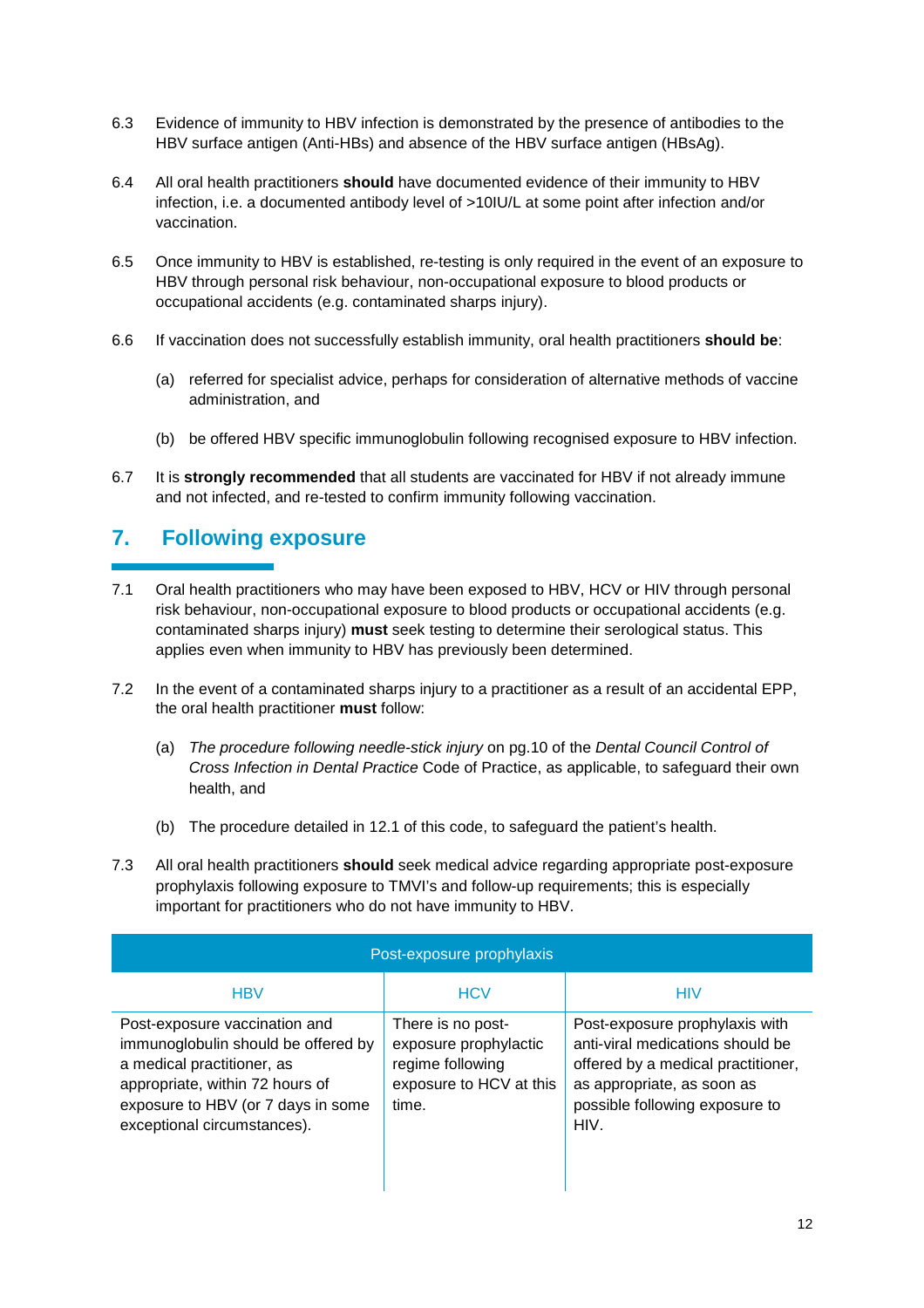7.4 It is strongly recommended that students who may have been exposed to HBV, HCV or HIV through personal risk behaviour, non-occupational exposure to blood products or occupational accidents (e.g. contaminated sharps injury) should seek testing to determine their serological status and obtain medical advice regarding appropriate post-exposure prophylaxis.

## **8. Positive test results for HBV, HCV and HIV**

- 8.1 An oral health practitioner with a positive test result which indicates HBV, HCV or HIV infection, must do the following:
	- stop performing EPPs immediately and not recommence performing EPPs until permitted by the Council; and
	- promptly advise the Registrar of the Council; and
	- consult a medical practitioner for determination of further tests and referral to a specialist medical practitioner/s for ongoing care; and
	- undergo further testing to confirm infection and determine viral load, as the measure of infectivity; and
	- submit further test results and related medical reports to the Registrar of the Council.
- 8.2 An infected practitioner's case will be referred to the TMVI panel who will make recommendations to the Council regarding any proposed limitations on practice, if required, and provide oversight of the practitioner's case with the purpose of supporting and rehabilitating the practitioner.
- 8.3 An oral health practitioner who is infected with HBV, HCV or HIV, or with a test result indicating HBV, HCV or HIV infection, **must not** continue to practise merely on the basis of his/her own assessment**. Permission from the Council is required before a practitioner can recommence performing EPPs.**
- 8.4 If infection with HBV, HCV or HIV is confirmed, an oral health practitioner should be under the regular care of a suitably qualified specialist medical practitioner/s, such as a specialist infectious diseases physician, specialist gastroenterologist or hepatologist, or similar.
- 8.5 The specialist medical practitioner/s responsible for the care of the infected practitioner should work collaboratively with the TMVI panel in the support and rehabilitation of the infected practitioner.
- 8.6 The required practitioner response following positive test results for HBV, HCV and HIV is summarised as a flow diagram and provided as Appendix A.

#### **HBV**

- 8.7 An oral health practitioner who tests positively for HBsAg and/or HBeAg or who has an isolated positive test result for anti-HBc in the absence of HBsAg and anti-HBs must undergo an HBV DNA test, to confirm active infection and measure viral load.
- 8.8 If the HBV viral load is greater than 1000 IU/ml, this is considered infectious.
- 8.9 If the HBV viral load is maintained at a level lower than 1000 IU/ml, the Council will likely allow an infected oral health practitioner to perform exposure-prone procedures.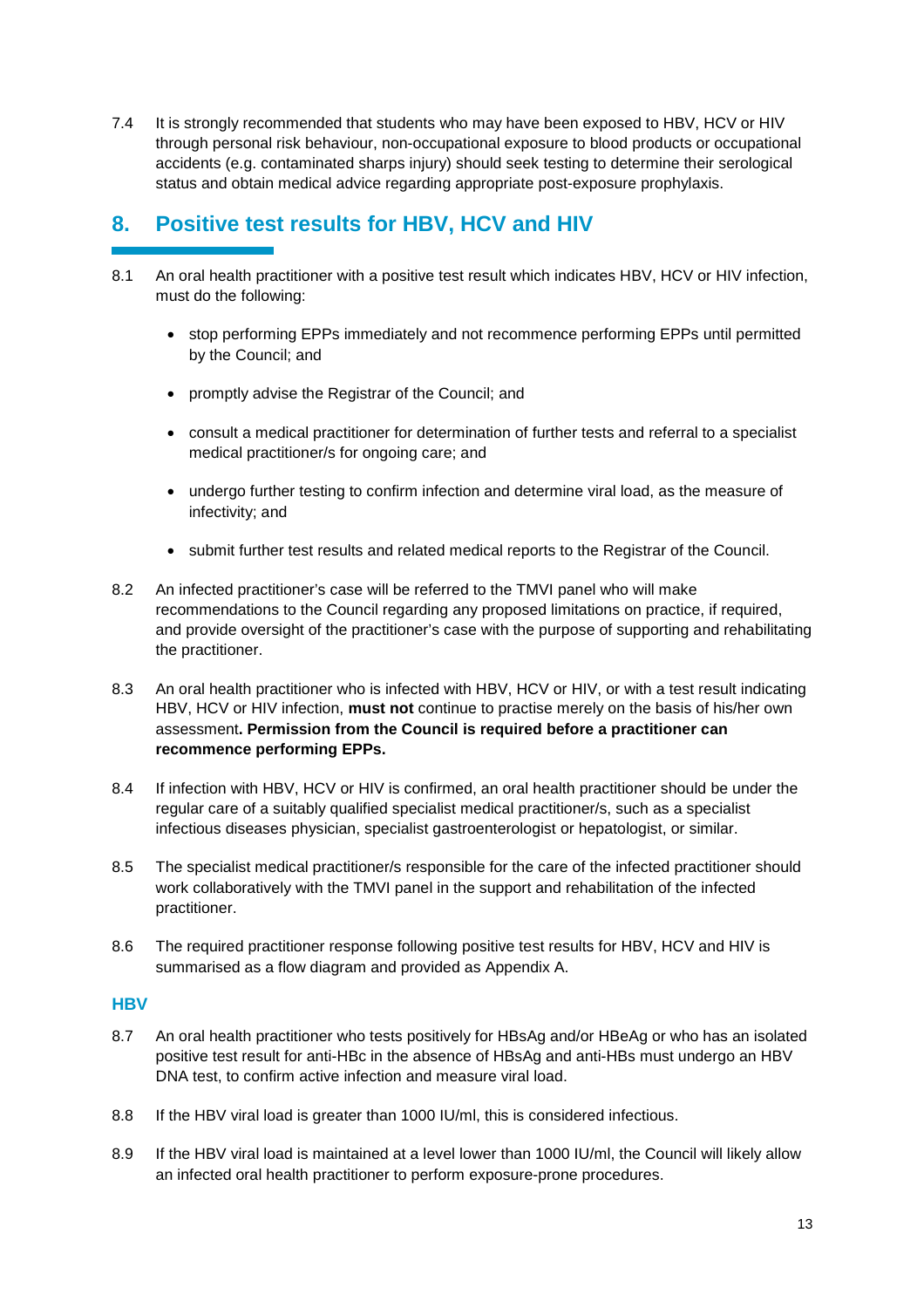- 8.10 Permission from the Council is required before a practitioner can recommence EPPs.
- 8.11 It is expected that the majority of HBV infected practitioners could achieve adequate viral suppression with long-term viral therapy.

#### **HCV**

- 8.12 Anti-HCV (hepatitis C virus antibodies) do not neutralise the hepatitis C virus and do not provide protection against this viral infection.
- 8.13 An oral health practitioner who tests positively for anti-HCV **must** undergo an HCV RNA test to confirm their infectious status.
- 8.14 A positive test result for HCV RNA indicates infected status.
- 8.15 Oral health practitioners **must** be HCV RNA negative (non-infected) to perform exposure-prone procedures.
- 8.16 Permission from the Council is required before a practitioner can recommence EPPs.
- 8.17 It is expected that the majority of HCV infected practitioners will be treated and cured (HCV RNA negative).

#### **HIV**

- 8.18 An oral health practitioner who tests positively for the presence of HIV antibodies and/or HIV antigen **must** undergo a western blot and/or a HIV RNA test to confirm infection and an HIV RNA test to determine viral load.
- 8.19 Oral health practitioners **must** have an undetectable level of HIV RNA to perform exposureprone procedures. The undetectable level of HIV RNA is defined by the lowest detectable level of the assay used.
- 8.20 Permission from the Council is required before a practitioner can recommence EPPs.
- 8.21 It is expected that the majority of HIV infected practitioners could achieve adequate viral suppression with long-term anti-viral therapy.

## **9. Registration and limitations on practice**

- 9.1 HBV, HCV or HIV infection alone does not justify refusing registration of an oral health practitioner; limiting their scope of practice; or placing conditions on their practice.
- 9.2 Limitations or conditions on practice, if any, shall be determined on a case by case basis, after consideration of all influencing factors which include, but are not limited to:
	- the virus the oral health practitioner is infected with
	- the concentration of the virus in the oral health practitioner's blood
	- the ability of anti-viral treatment to be able to control the oral health practitioner's viral load below levels of recognised risk of transmission
	- the arrangements put in place to ensure consistent effective treatment and regular monitoring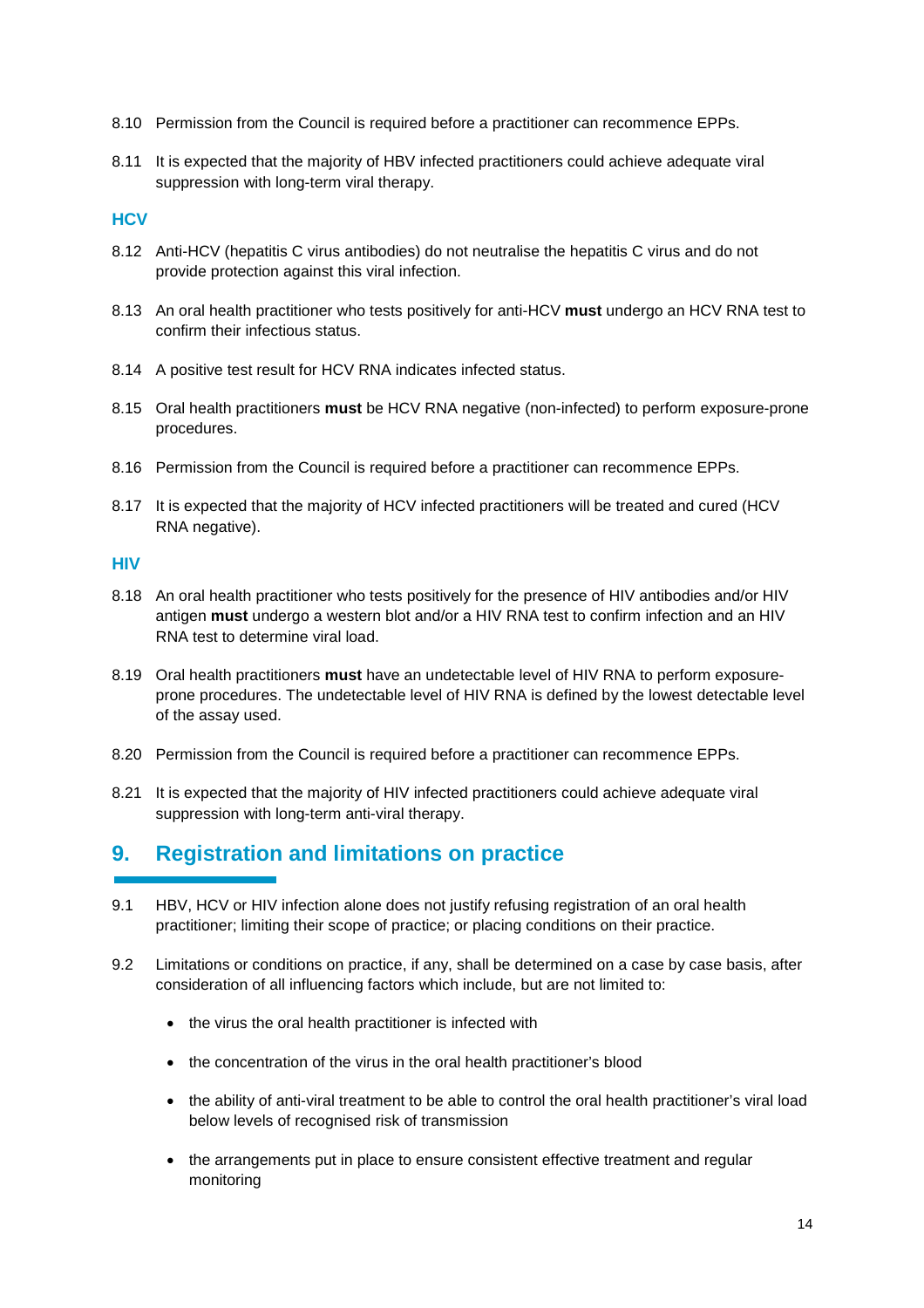- the nature of the procedures the oral health practitioner performs
- the availability of prompt care for patients in the event of an EPP accident.
- 9.3 The Council may exercise its statutory functions to impose conditions on an oral health practitioner's scope of practice; or suspend the practitioner's registration, if that practitioner has not modified their practice in order to safeguard patients, as required by the Council.

## **10. Notification obligations**

- 10.1 In accordance with Section 45 of the Health Practitioners Competence Assurance Act 2003:
	- Any registered oral health practitioner who knows or suspects he/she is infected with HBV, HCV or HIV must inform the Registrar of the Council.
	- Any registered health practitioner who has reason to believe an HBV, HCV or HIV infected oral health practitioner is not complying with their obligation under the Code or any l Council requirements, must promptly give the Registrar of the Council written notice of all the circumstances. The same obligation applies to any organisation that supplies health services, any employer of the infected practitioner, or any medical officer of health.
	- Any registered health practitioner who has reasonable grounds to believe a registered oral health practitioner is infected with HBV, HCV or HIV, and that the infected practitioner is unable to perform the functions required of them because of that infection, must promptly give the Registrar of the Council written notice of all the circumstances. The same obligation applies to any organisation that supplies health services, any employer of the infected practitioner, or any medical officer of health.
- 10.2 Oral health practitioners are not required to inform patients of their HBV, HCV or HIV status. An oral health practitioner, like any other person, has the right to privacy and confidentiality where there is no risk to the public.
- 10.3 An infected oral health practitioner must inform a patient of his/her (the practitioner's) infected status subsequent to an injury while performing EPPs, if advised to do so by the TMVI panel.

## **11. Obligations to non-registered staff**

- 11.1 It is **strongly recommended** that all non-registered staff assisting with clinical activities are tested to determine their status in relation to HBV at the start of employment, with the purpose of encouraging vaccination, primarily for their own protection.
- 11.2 It is **strongly recommended** that all non-registered staff members assisting with clinical activities are vaccinated for HBV if not immune and not infected when tested, and re-tested to confirm immunity following vaccination.
- 11.3 Testing to determine serological status in relation to HIV and HCV for non-registered staff members is recommended only following their exposure to HIV or HCV.
- 11.4 It is **strongly recommended** that all non-registered staff who may have been exposed to HBV, HCV or HIV through personal risk behaviour, non- occupational exposure to blood products or occupational accidents (e.g. contaminated sharps injury) should seek testing to determine their serological status and obtain medical advice regarding appropriate post-exposure prophylaxis.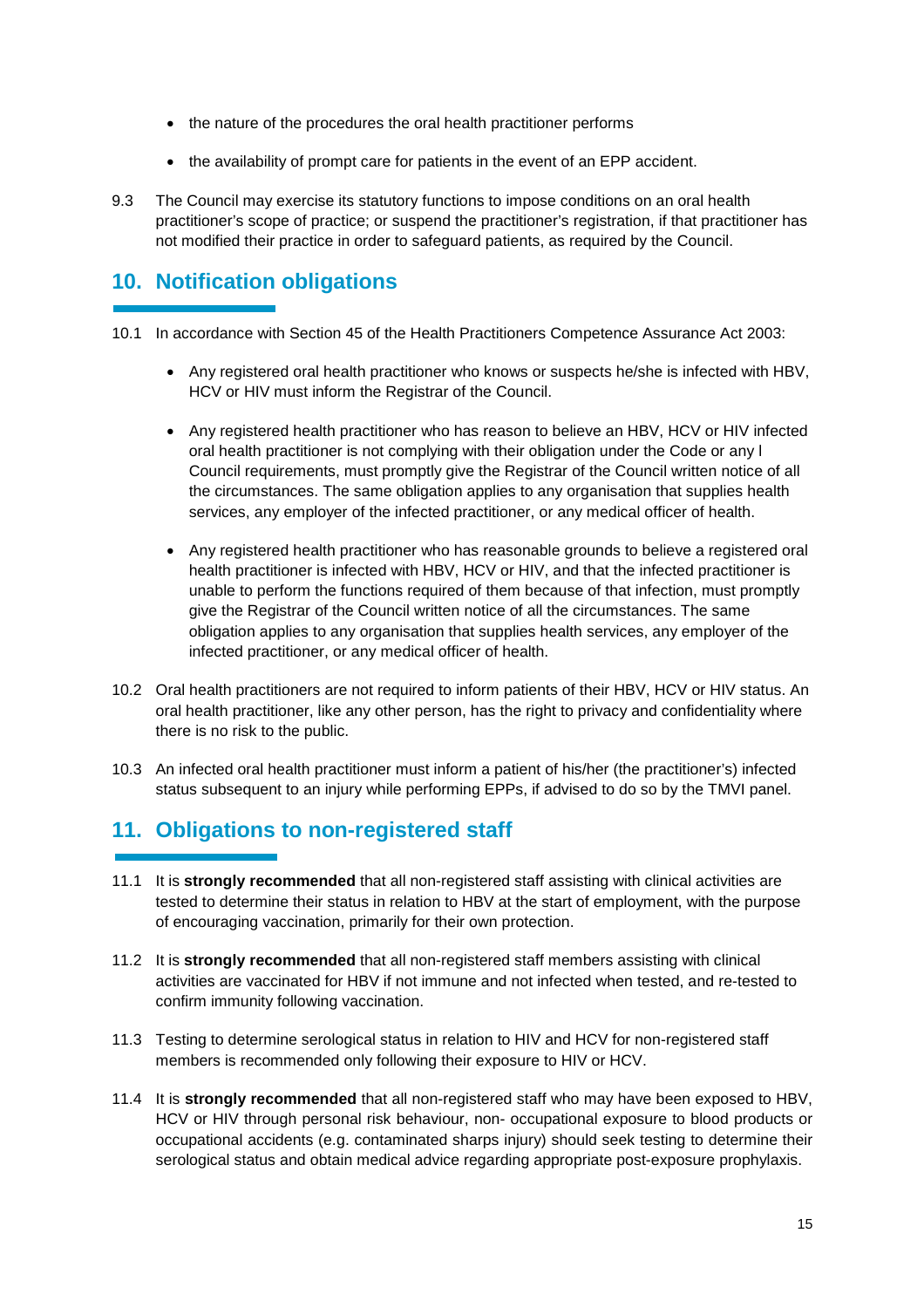## **12. Patients who may have been exposed to HBV, HCV or HIV**

- 12.1 If a patient has been exposed to the blood of an oral health practitioner as a result of injury to the practitioner during an exposure-prone procedure, regardless of whether the practitioner is known to be infected with a TMVI or not, the oral health practitioner **must:**
	- inform the patient of the suspected exposure; and
	- recommend the patient seek immediate advice from an infectious diseases specialist regarding testing to determine their serological status in relation to HBV, HCV and HIV, appropriate post-exposure prophylaxis and follow up requirements; this advice may be sought from the Infectious Diseases Team (or Emergency Department) of their regional hospital<sup>1</sup>; and
	- inform the infectious diseases specialist who is advising the patient, of their (the practitioner's) serological status in relation to HBV, HCV and HIV; and
	- undergo testing for HBV, HCV and HIV themselves to determine their serological status at the time of the EPP injury; and
	- document the exposure: the details of the patient, date, time and nature of the exposure, actions taken and patient consent, or refusal, for medical advice; and
	- Complete relevant ACC forms.
- 12.2 In the event of sero-conversion of the patient, all reasonable efforts **should** be made to confirm that the virus strain transmitted is identical in the exposed patient and the individual source of the infection.
- 12.3 If a patient has been exposed to the blood of a student or non-registered staff member as a result of an EPP injury, the protocol in 12.1 above is recommended.

l

 $1$  A list of Regional Hospital contact numbers is provided in Appendix B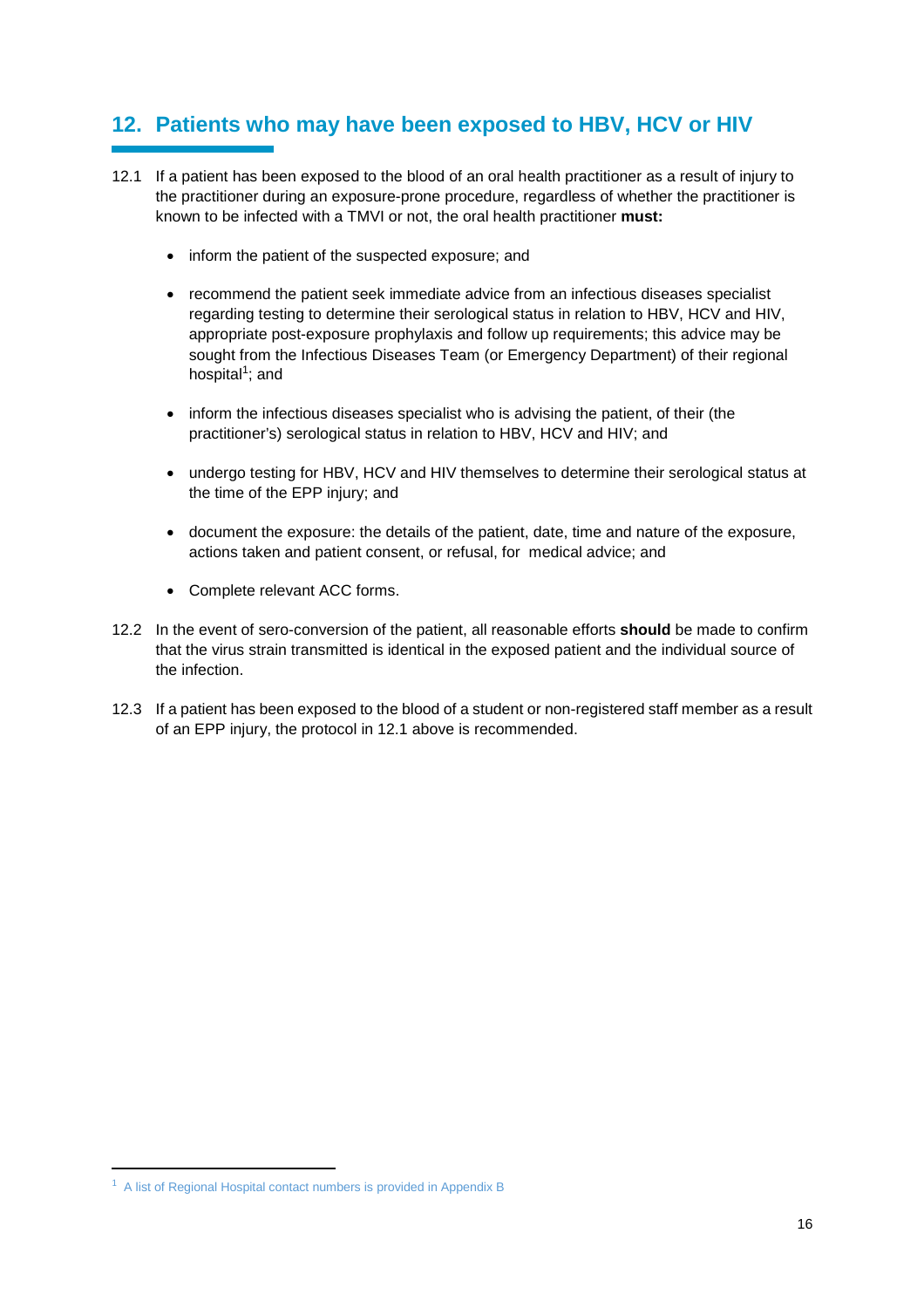#### Appendix A: The required practitioner response following positive test results for HBV, HCV and HIV



**Dental Council** Te Kaunibera Tiaki Niho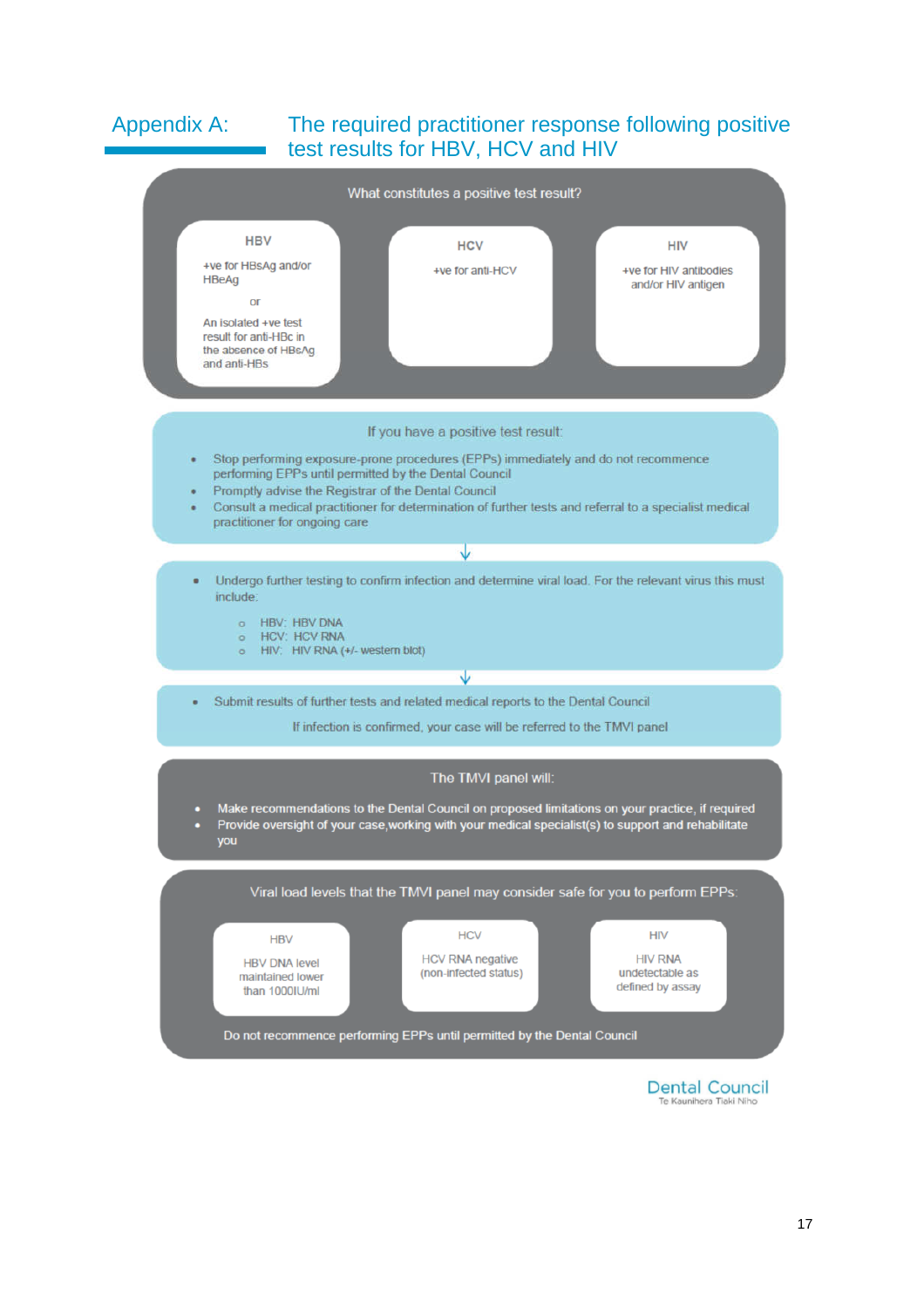## Appendix B: Regional hospital contact details

| Northland, Auckland                           | Auckland City Hospital    | $(09)$ 367 0000 |
|-----------------------------------------------|---------------------------|-----------------|
| Bay of Plenty, Tairawhiti                     | Tauranga Hospital         | $(07)$ 579 8000 |
| Waikato                                       | Waikato Hospital          | $(07)$ 389 8899 |
| Hawkes Bay                                    | Hastings Hospital         | $(06)$ 878 8109 |
| Taranaki (advice provided by<br>Christchurch) | Christchurch Hospital     | $(03)$ 364 0640 |
| Wanganui, Manawatu                            | Palmerston North Hospital | $(06)$ 356 9169 |
| Wellington, Wairarapa                         | Wellington Hospital       | $(04)$ 385 5999 |
| Nelson-Marlborough                            | Nelson Hospital           | $(03)$ 546 1800 |
| Canterbury, West Coast                        | Christchurch Hospital     | $(03)$ 364 0640 |
| Otago, Southland                              | Dunedin Hospital          | $(03)$ 474 0999 |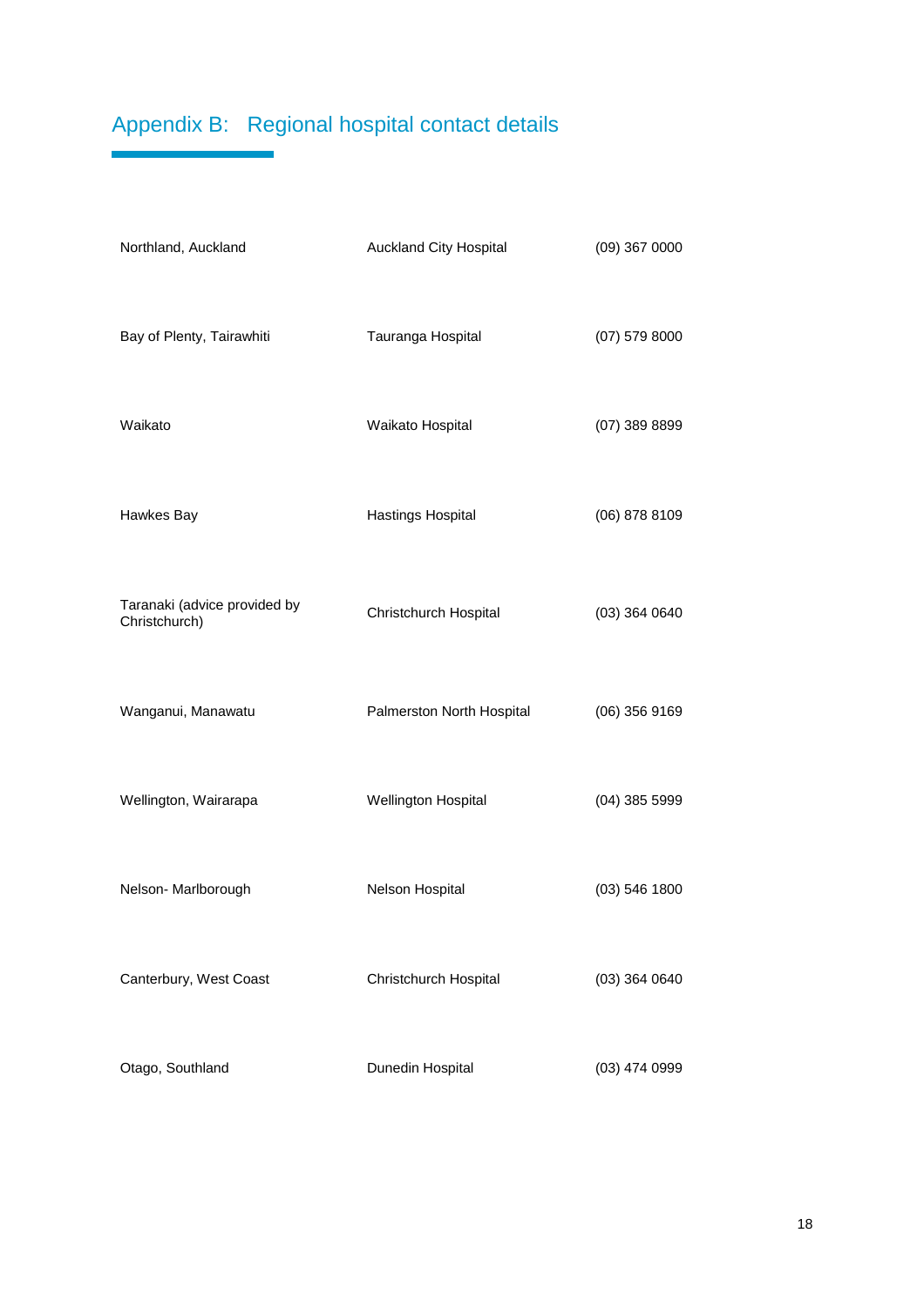#### References

1. Australian Government Department of Health and Ageing: Australian national guidelines for the management of health care workers known to be infected with blood-borne viruses. (2012)

http://www.health.gov.au/internet/main/publishing.nsf/Content/36D4D796D31081EBCA257BF000 1DE6B7/\$File/Guidelines-BBV-feb12.pdf

2. Australian Health Practitioner Regulation Agency: Public Consultation Guidelines for the regulatory management of registered health practitioners and students infected with blood-borne viruses ( July 2014)

http://www.ahpra.gov.au/News/Consultations.aspx

3. Cadmus SI, Okoje VN, Taiwo BO, van Sollingen D. Exposure of dentists to *mycobacterium* tuberculosis, Ibadan, Nigeria. Emerging Infectious Diseases.2010; 16(9):1479-1481.

http://www.ncbi.nlm.nih.gov/pmc/articles/PMC3294986/pdf/10-0447\_finalD.pdf

4. Dental Council Of New Zealand Code of Practice: Transmissible Major Viral Infections for dental hygienists, dental therapists, orthodontic auxiliary, dental technicians and clinical dental technicians (2007)

http://www.dentalcouncil.org.nz/Documents/Codes/COP\_TransmissibleMajorViralInfections\_Gene ric.pdf

5. Department of Health, Social Service and Public Safety Guidance on Health Clearance for Tuberculosis, Hepatitis B, Hepatitis C and HIV for New Healthcare Workers with Direct Clinical Contact with Patients (2009)

www.dhsspsni.gov.uk/healthcare-workers-guidance.doc

Link to original U.K Policy document:

http://webarchive.nationalarchives.gov.uk/20130107105354/http://www.dh.gov.uk/en/Publications andstatistics/Publications/PublicationsPolicyAndGuidance/DH\_073132

6. Department of Health, Social Service and Public Safety Hepatitis C infected healthcare workers: Guidance on the prevention of healthcare-related hepatitis C and workplace management of hepatitis C infected clinical healthcare workers June 2011

http://www.dhsspsni.gov.uk/hss-md-9-2011-guidance.pdf

7. Health Regulatory Authorities of New Zealand (HRANZ ) forum joint guidelines for registered health care workers on transmissible major viral infections(2005)

http://www.mcnz.org.nz/assets/News-and-Publications/Statements/TMVI-HRANZ- guidelines.pdf

8. Management of HIV-infected Healthcare Workers The Report of the Tripartite Working Group April 2011

https://www.gov.uk/government/uploads/system/uploads/attachment\_data/file/216126/dh\_131574 .pdf